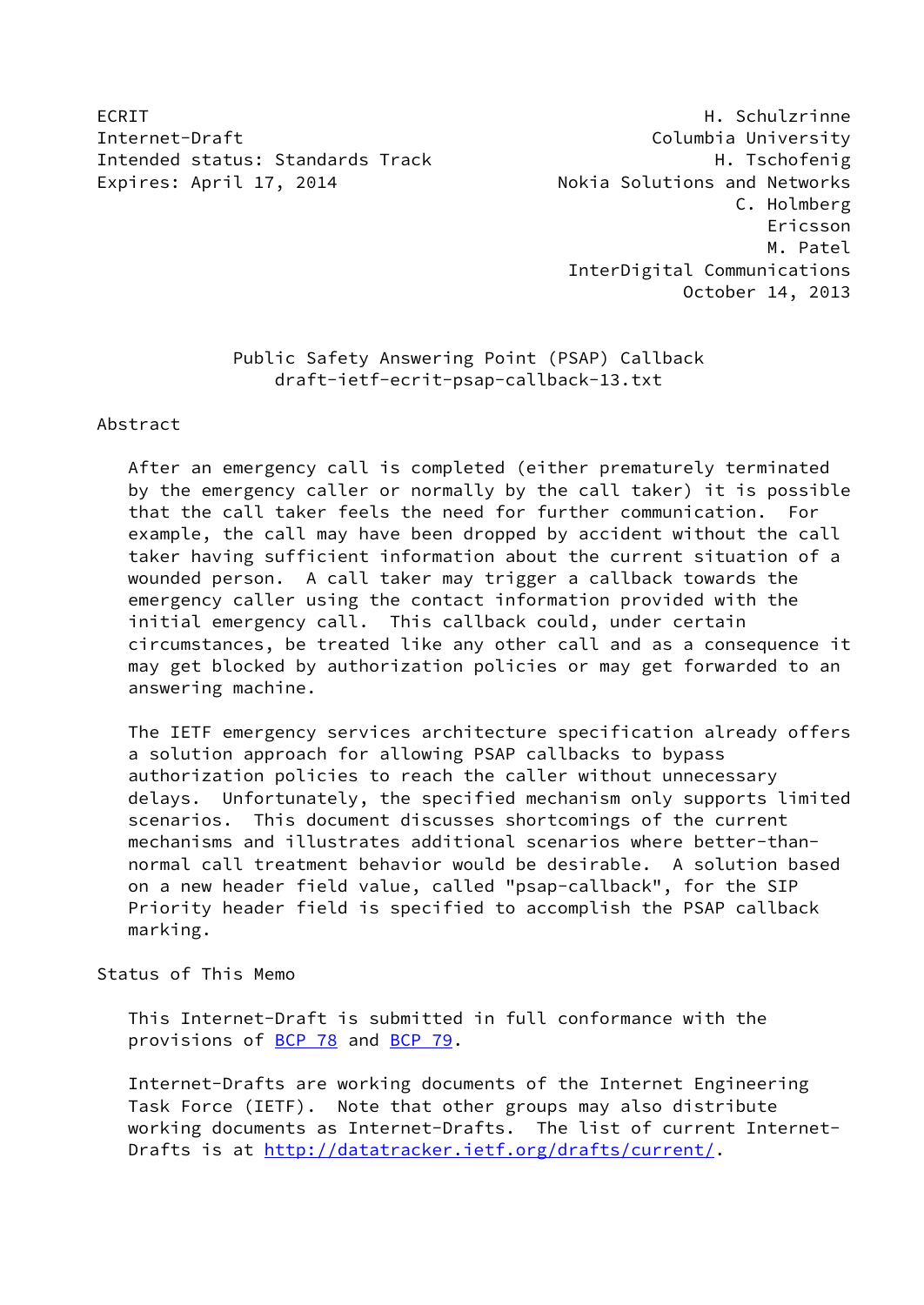Internet-Draft PSAP Callback October 2013

 Internet-Drafts are draft documents valid for a maximum of six months and may be updated, replaced, or obsoleted by other documents at any time. It is inappropriate to use Internet-Drafts as reference material or to cite them other than as "work in progress."

This Internet-Draft will expire on April 17, 2014.

Copyright Notice

 Copyright (c) 2013 IETF Trust and the persons identified as the document authors. All rights reserved.

This document is subject to [BCP 78](https://datatracker.ietf.org/doc/pdf/bcp78) and the IETF Trust's Legal Provisions Relating to IETF Documents [\(http://trustee.ietf.org/license-info](http://trustee.ietf.org/license-info)) in effect on the date of publication of this document. Please review these documents carefully, as they describe your rights and restrictions with respect to this document. Code Components extracted from this document must include Simplified BSD License text as described in Section 4.e of the Trust Legal Provisions and are provided without warranty as described in the Simplified BSD License.

Table of Contents

|                                |                                                             |  |  |  |  |  |  |  |  |  |  |  | $\overline{3}$ |
|--------------------------------|-------------------------------------------------------------|--|--|--|--|--|--|--|--|--|--|--|----------------|
| 2.                             |                                                             |  |  |  |  |  |  |  |  |  |  |  | $\overline{4}$ |
| 3.                             |                                                             |  |  |  |  |  |  |  |  |  |  |  | $\overline{4}$ |
| 3.1.                           |                                                             |  |  |  |  |  |  |  |  |  |  |  | $\overline{5}$ |
| 3.2.                           |                                                             |  |  |  |  |  |  |  |  |  |  |  | $\overline{5}$ |
|                                |                                                             |  |  |  |  |  |  |  |  |  |  |  | 6              |
| 3.4.                           | Network-based Service URN Resolution $\cdots \cdots \cdots$ |  |  |  |  |  |  |  |  |  |  |  |                |
|                                |                                                             |  |  |  |  |  |  |  |  |  |  |  |                |
| 4. SIP PSAP Callback Indicator |                                                             |  |  |  |  |  |  |  |  |  |  |  | 10             |
| 4.1.                           |                                                             |  |  |  |  |  |  |  |  |  |  |  | 10             |
| 4.2.                           |                                                             |  |  |  |  |  |  |  |  |  |  |  | 10             |
|                                |                                                             |  |  |  |  |  |  |  |  |  |  |  |                |
|                                |                                                             |  |  |  |  |  |  |  |  |  |  |  |                |
|                                |                                                             |  |  |  |  |  |  |  |  |  |  |  |                |
|                                |                                                             |  |  |  |  |  |  |  |  |  |  |  |                |
| 5.1.                           |                                                             |  |  |  |  |  |  |  |  |  |  |  |                |
| 5.2.                           | Security Requirements $\underline{11}$                      |  |  |  |  |  |  |  |  |  |  |  |                |
|                                |                                                             |  |  |  |  |  |  |  |  |  |  |  |                |
| 6.                             |                                                             |  |  |  |  |  |  |  |  |  |  |  |                |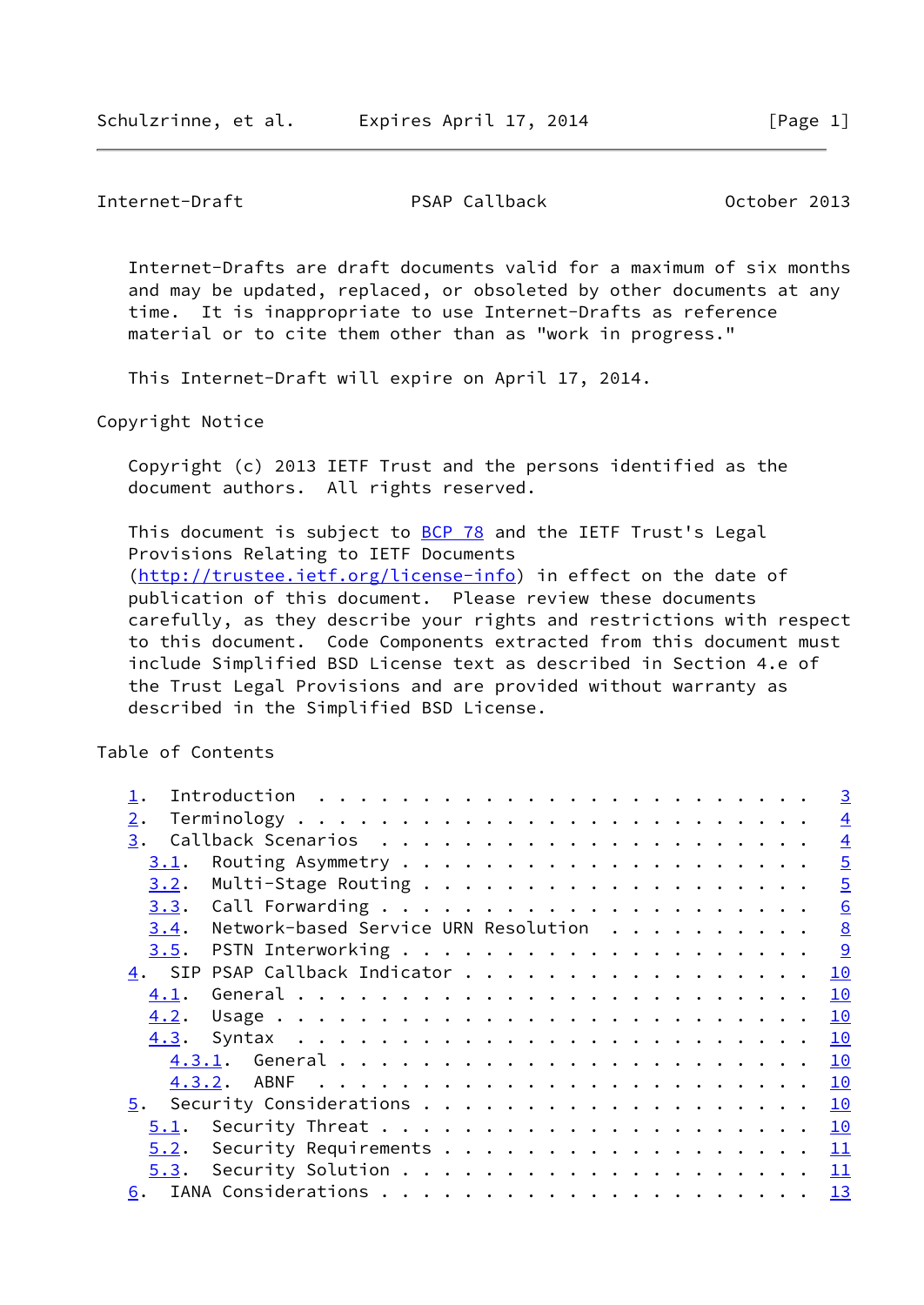|  | 8.1. Normative References 14   |  |  |
|--|--------------------------------|--|--|
|  | 8.2. Informative References 14 |  |  |

Schulzrinne, et al. Expires April 17, 2014 [Page 2]

<span id="page-2-1"></span>Internet-Draft PSAP Callback October 2013

## <span id="page-2-0"></span>[1](#page-2-0). Introduction

 Summoning police, the fire department or an ambulance in emergencies is one of the fundamental and most-valued functions of the telephone. As telephone functionality moves from circuit-switched telephony to Internet telephony, its users rightfully expect that this core functionality will continue to work at least as well as it has for the legacy technology. New devices and services are being made available that could be used to make a request for help, which are not traditional telephones, and users are increasingly expecting them to be used to place emergency calls.

 An overview of the protocol interactions for emergency calling using the IETF emergency services architecture are described in [[RFC6443](https://datatracker.ietf.org/doc/pdf/rfc6443)] and [\[RFC6881](https://datatracker.ietf.org/doc/pdf/rfc6881)] specifies the technical details. As part of the emergency call setup procedure two important identifiers are conveyed to the PSAP call taker's user agent, namely the Address-Of-Record (AOR), and, if available, the Globally Routable User Agent (UA) URIs (GRUU). [RFC 3261](https://datatracker.ietf.org/doc/pdf/rfc3261) [[RFC3261](https://datatracker.ietf.org/doc/pdf/rfc3261)] defines the AOR as:

 "An address-of-record (AOR) is a SIP or SIPS URI that points to a domain with a location service that can map the URI to another URI where the user might be available. Typically, the location service is populated through registrations. An AOR is frequently thought of as the "public address" of the user."

 In SIP systems a single user can have a number of user agents (handsets, softphones, voicemail accounts, etc.) which are all referenced by the same AOR. There are a number of cases in which it is desirable to have an identifier which addresses a single user agent rather than the group of user agents indicated by an AOR. The GRUU is such a unique user-agent identifier, which is still globally routable. [RFC 5627 \[RFC5627](https://datatracker.ietf.org/doc/pdf/rfc5627)] specifies how to obtain and use GRUUs. [\[RFC6881](https://datatracker.ietf.org/doc/pdf/rfc6881)] also makes use of the GRUU for emergency calls.

Regulatory requirements demand that the emergency call setup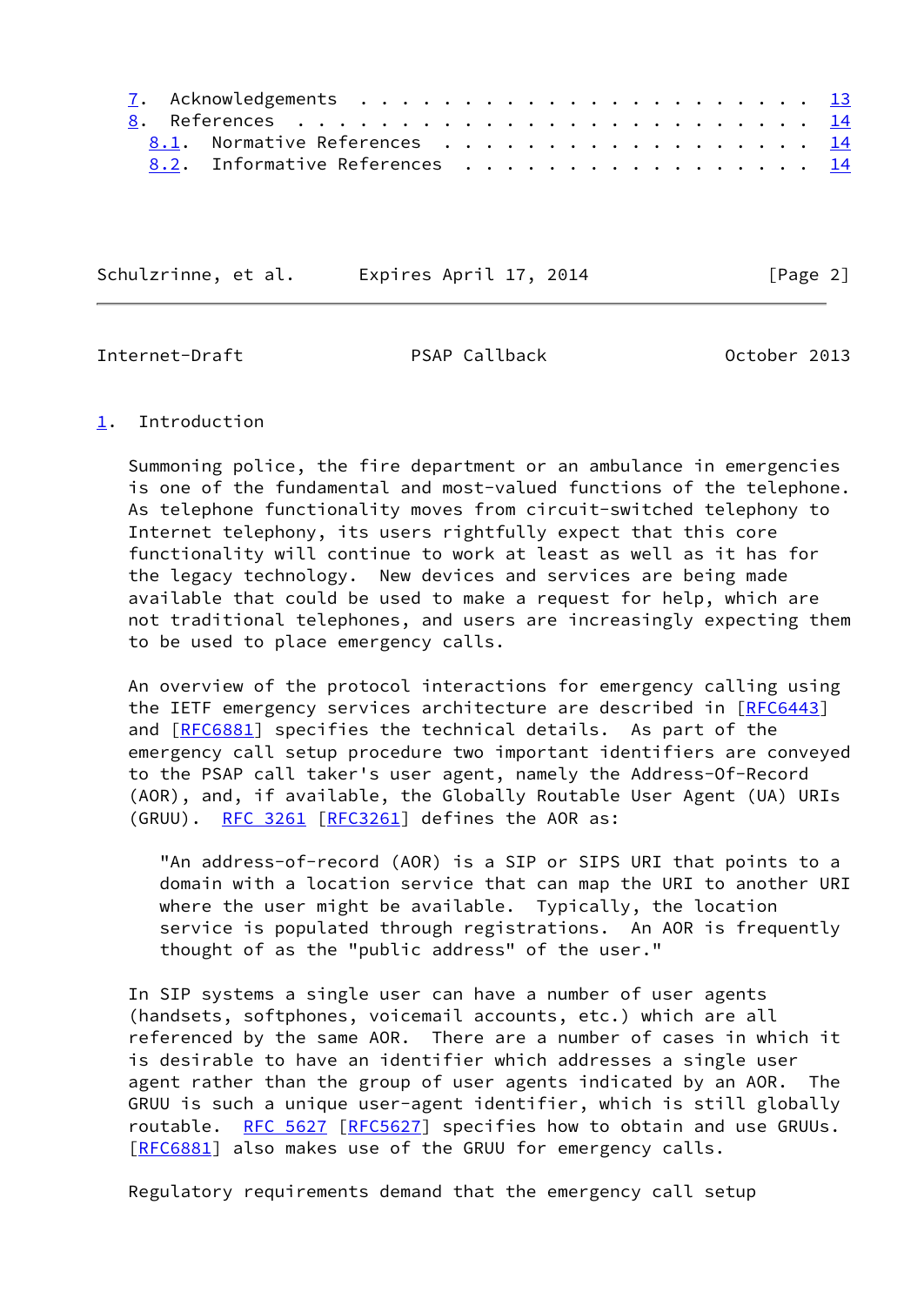procedure itself provides enough information to allow the call taker to initiate a callback to the emergency caller. This is desirable in those cases where the call got dropped prematurely or when further communication need arises. The AOR and the GRUU serve this purpose.

 The communication attempt by the PSAP call taker back to the emergency caller is called 'PSAP callback'.

 A PSAP callback may, however, be blocked by user configured authorization policies or may be forwarded to an answering machine since SIP entities (SIP proxies as well as the SIP user equipment itself) cannot differentiate the PSAP callback from any other SIP

| Schulzrinne, et al. | Expires April 17, 2014 | [Page 3] |
|---------------------|------------------------|----------|
|---------------------|------------------------|----------|

<span id="page-3-0"></span>Internet-Draft PSAP Callback October 2013

 call. "Call barring", "do not disturb", or "call diversion"(aka call forwarding) are features that prevent delivery of a call. It is important to note that these features may be implemented by SIP intermediaries as well as by the user agent.

 Among the emergency services community there is the desire to offer PSAP callbacks a treatment such that chances are increased that it reaches the emergency caller. At the same time a design must deal with the negative side-effects of allowing certain calls to bypass call forwarding or other authorization policies. Ideally, the PSAP callback has to relate to an earlier emergency call that was made "not too long ago". An exact time interval is difficult to define in a global IETF standard due to the variety of national regulatory requirements but [\[RFC6881](https://datatracker.ietf.org/doc/pdf/rfc6881)] suggests 30 minutes.

 To nevertheless meet the needs from the emergency services community a basic mechanism for preferential treatment of PSAP callbacks was defined in **Section [13 of \[RFC6443\]](https://datatracker.ietf.org/doc/pdf/rfc6443#section-13)**. The specification says:

 "A UA may be able to determine a PSAP callback by examining the domain of incoming calls after placing an emergency call and comparing that to the domain of the answering PSAP from the emergency call. Any call from the same domain and directed to the supplied Contact header or AOR after an emergency call should be accepted as a callback from the PSAP if it occurs within a reasonable time after an emergency call was placed."

 This approach mimics a stateful packet filtering firewall and is indeed helpful in a number of cases. It is also relatively simple to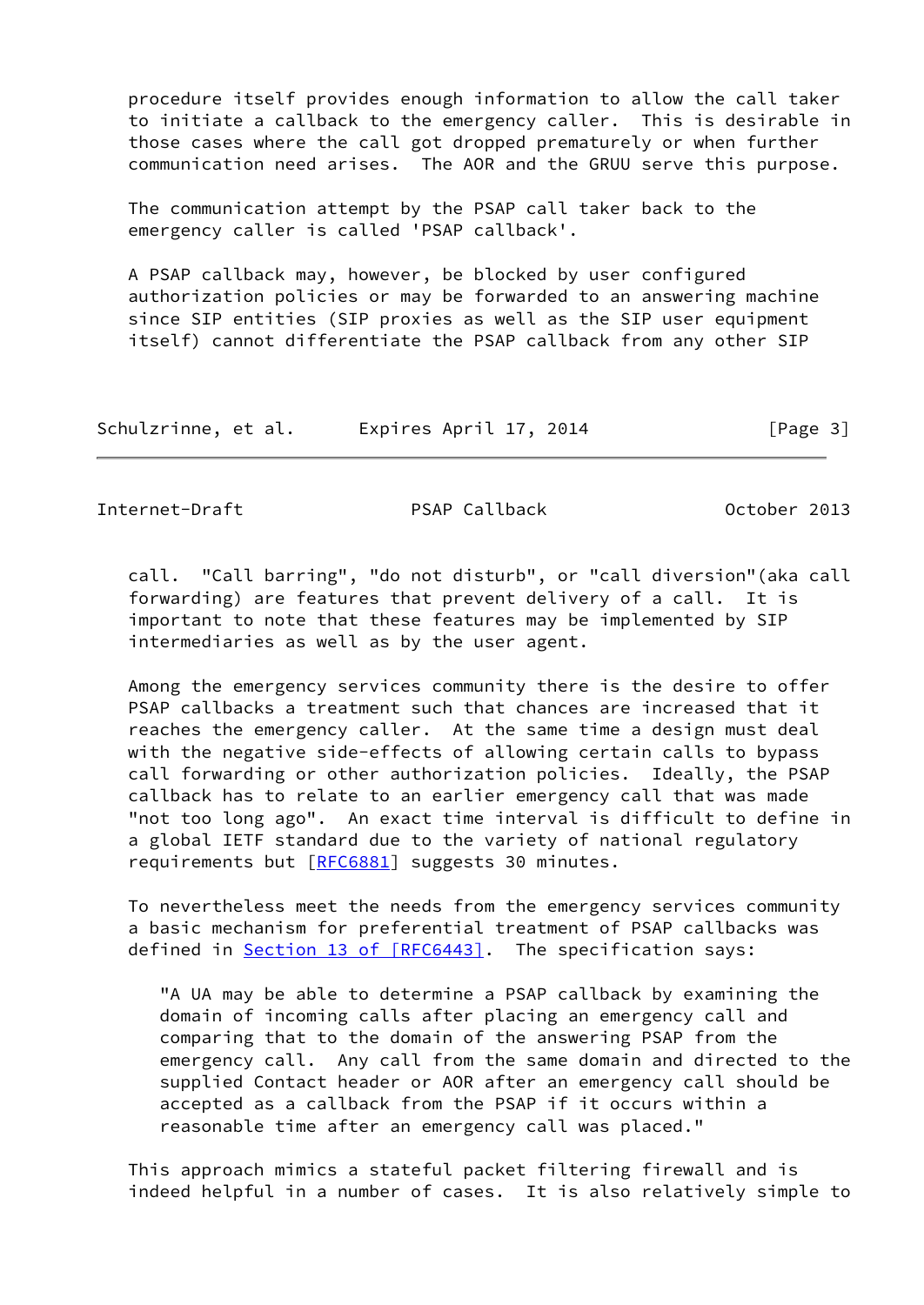implement even though it requires call state to be maintained by the user agent as well as by SIP intermediaries. Unfortunately, the solution does not work in all deployment scenarios. In **Section 3** we describe cases where the currently standardized approach is insufficient.

<span id="page-4-0"></span>[2](#page-4-0). Terminology

Emergency services related terminology is borrowed from [\[RFC5012](https://datatracker.ietf.org/doc/pdf/rfc5012)]. This includes terminology like emergency caller, user equipment, call taker, Emergency Service Routing Proxy (ESRP), and Public Safety Answering Point (PSAP).

<span id="page-4-1"></span>[3](#page-4-1). Callback Scenarios

 This section illustrates a number of scenarios where the currently specified solution, as specified in [\[RFC6881](https://datatracker.ietf.org/doc/pdf/rfc6881)], for preferential treatment of callbacks fails. As explained in [Section 1](#page-2-0) a SIP entity examines an incoming PSAP callback by comparing the domain of the

| Schulzrinne, et al. | Expires April 17, 2014 |  | [Page 4] |
|---------------------|------------------------|--|----------|
|                     |                        |  |          |

<span id="page-4-3"></span>Internet-Draft PSAP Callback October 2013

 PSAP with the destination domain of the outbound emergency call placed earlier.

<span id="page-4-2"></span>[3.1](#page-4-2). Routing Asymmetry

 In some deployment environments it is common to have incoming and outgoing SIP messaging routed through different SIP entities. Figure 1 shows this graphically whereby a VoIP provider uses different SIP proxies for inbound and for outbound call handling. Unless the two devices are synchronized, the callback hitting the inbound proxy would get treated like any other call since the emergency call established state information at the outbound proxy only.

|          |   | Emergency<br>Services |
|----------|---|-----------------------|
| VoIP     |   | Network               |
| Provider | n |                       |
|          |   |                       |
|          |   |                       |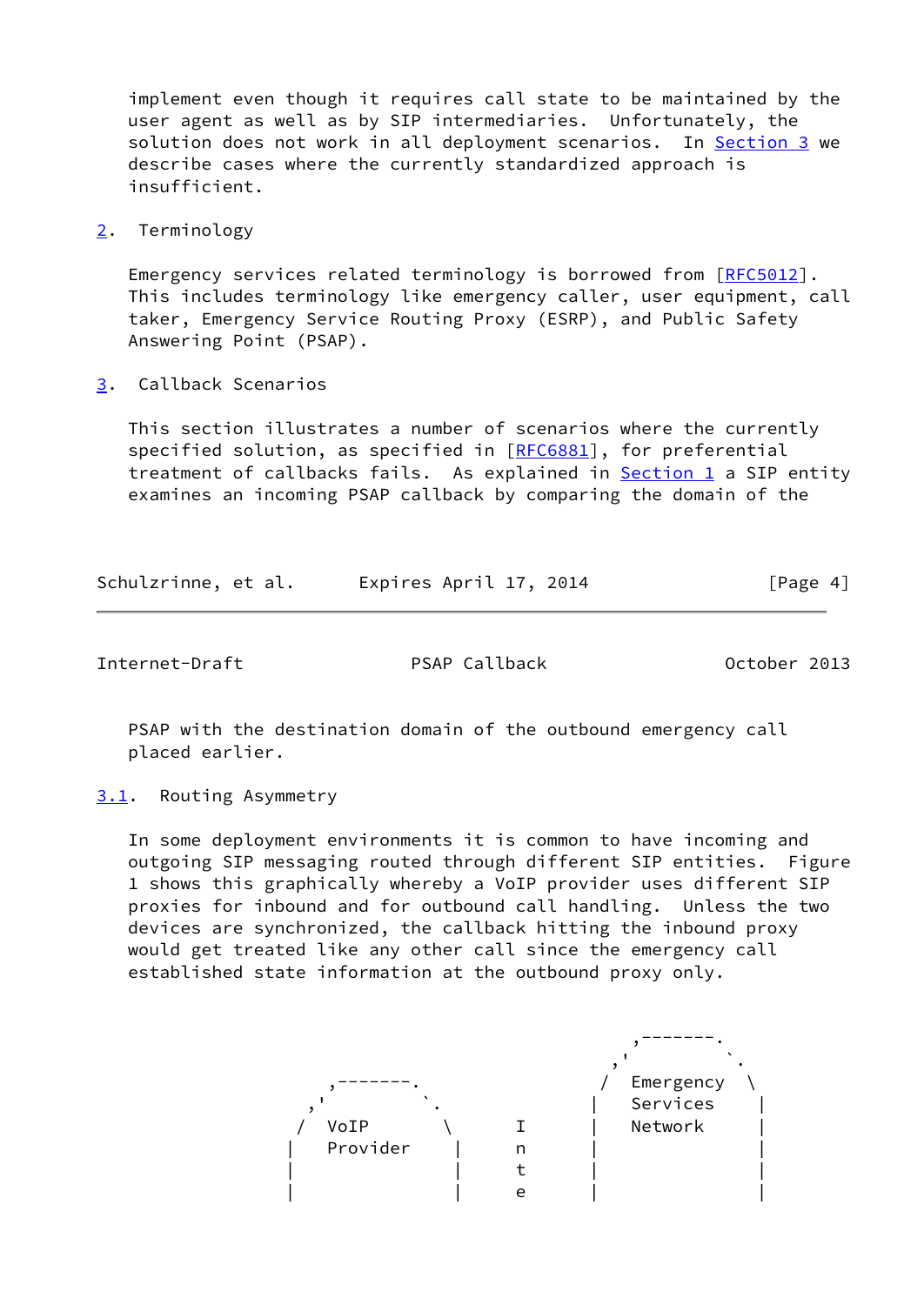

Figure 1: Example for Routing Asymmetry.

<span id="page-5-0"></span>[3.2](#page-5-0). Multi-Stage Routing

| Schulzrinne, et al. | Expires April 17, 2014 | [Page 5] |
|---------------------|------------------------|----------|
|                     |                        |          |

<span id="page-5-1"></span>Internet-Draft PSAP Callback October 2013

 Consider the following emergency call routing scenario shown in Figure 2 where routing towards the PSAP occurs in several stages. In this scenario we consider a SIP UA that uses the Location-to-Service Translation Protocol (LoST) [\[RFC5222](https://datatracker.ietf.org/doc/pdf/rfc5222)] to learn the next hop destination, namely esrp@example.net, to get the call closer to the PSAP. This call is then sent to the proxy of the user's VoIP provider (example.org). The user's VoIP provider receives the emergency call and creates state based on the destination domain, namely example.net. It then routes it to the indicated ESRP. When the ESRP receives it it needs to decide what the next hop is to get to the final PSAP. In our example the next hop is the PSAP with the URI psap@example.com.

When a callback is sent from psap@example.com towards the emergency caller the call will get normal treatment by the proxy of the VoIP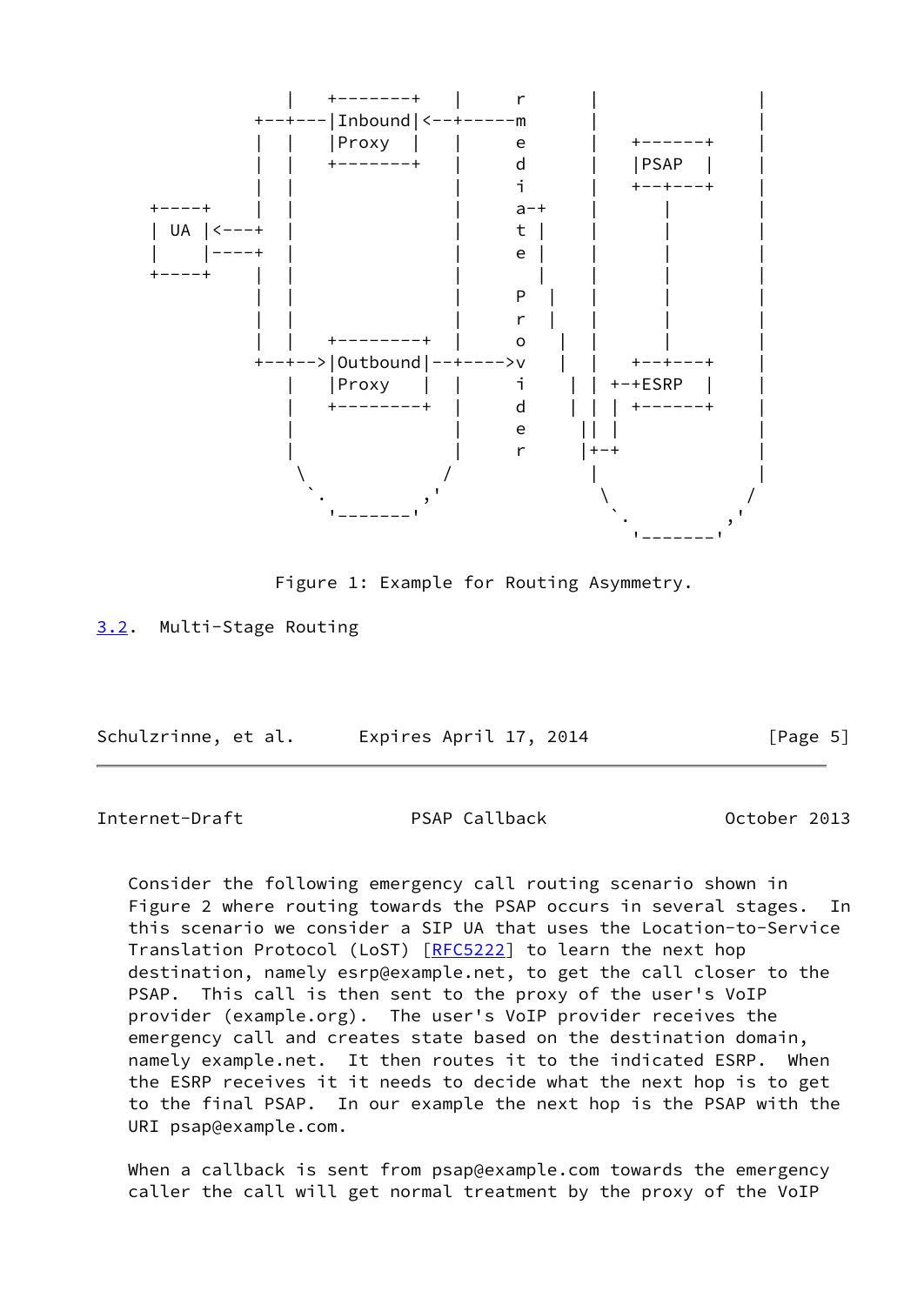provider since the domain of the PSAP does not match the stored state information.



Figure 2: Example for Multi-Stage Routing.

## <span id="page-6-0"></span>[3.3](#page-6-0). Call Forwarding

 Imagine the following case where an emergency call enters an emergency network (state.example) via an ESRP but then gets forwarded

| Schulzrinne, et al. | Expires April 17, 2014 | [Page 6] |
|---------------------|------------------------|----------|
|---------------------|------------------------|----------|

Internet-Draft PSAP Callback October 2013

 to a different emergency services network (in our example to example.net, example.org or example.com). The same considerations apply when the police, fire and ambulance networks are part of the state.example sub-domains (e.g., police.state.example).

 Similar to the previous scenario the problem here is with the wrong state information being established during the emergency call setup procedure. A callback would originate in the example.net,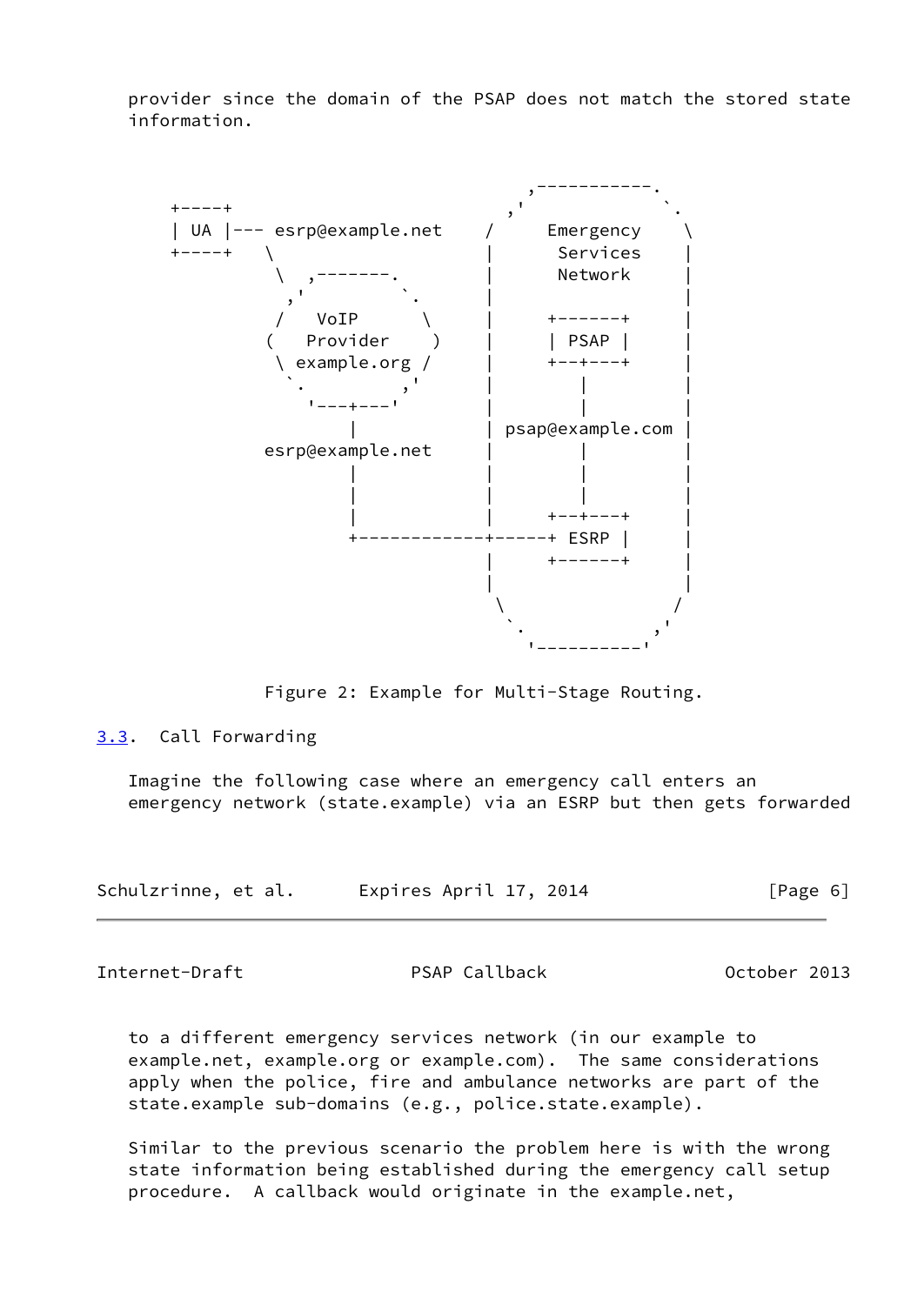example.org or example.com domains whereas the emergency caller's SIP UA or the VoIP outbound proxy has stored state.example.



Schulzrinne, et al. Expires April 17, 2014 [Page 7]

<span id="page-7-0"></span>Internet-Draft PSAP Callback Detober 2013

| | | (Ambulance) | |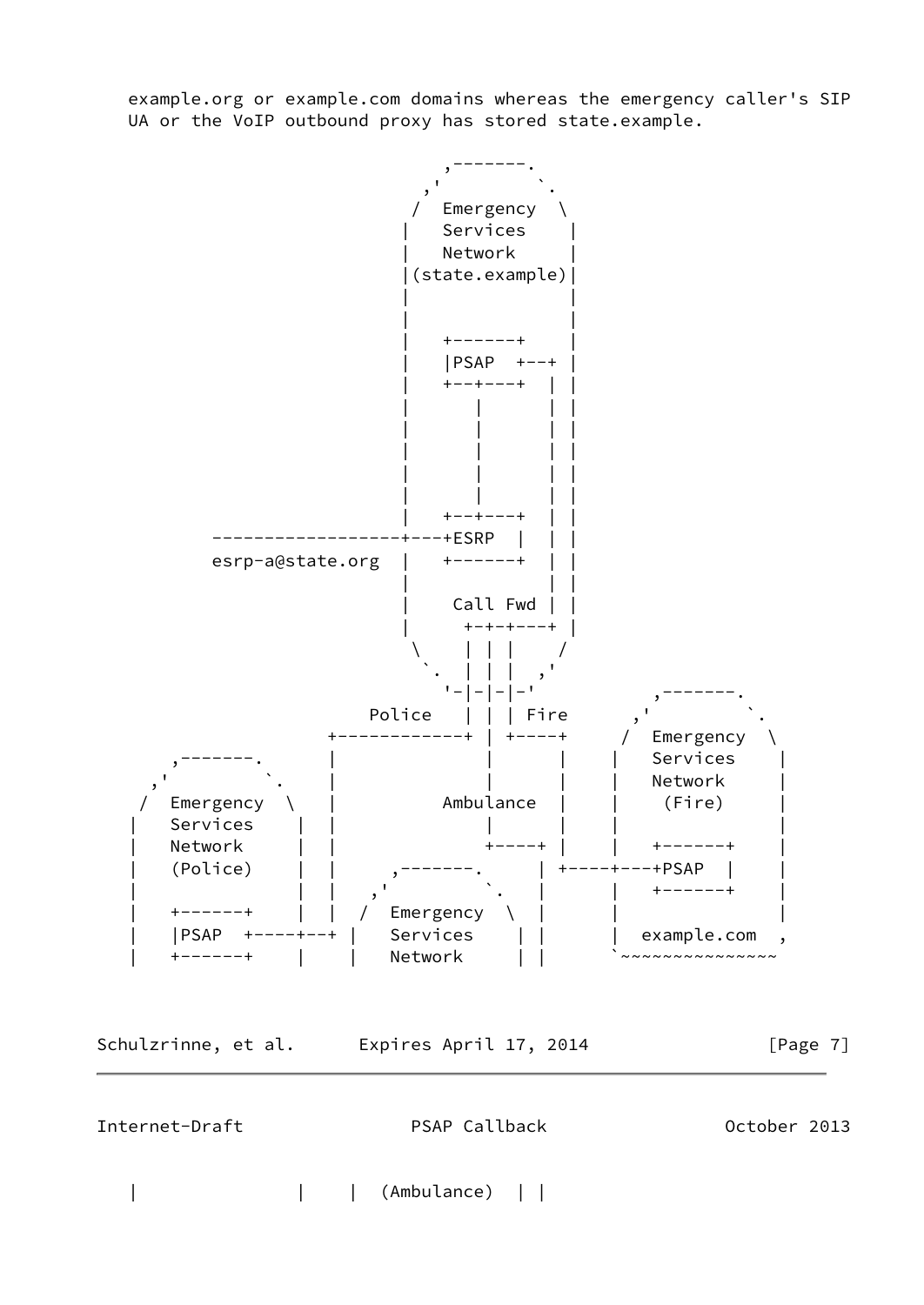

Figure 3: Example for Call Forwarding.

# <span id="page-8-0"></span>[3.4](#page-8-0). Network-based Service URN Resolution

 The IETF emergency services architecture also considers cases where the resolution from the Service URN to the PSAP URI does not only happen at the SIP UA itself but at intermediate SIP entities, such as the user's VoIP provider.

Figure 4 shows this message exchange of the outgoing emergency call and the incoming PSAP graphically. While the state information stored at the VoIP provider is correct the state allocated at the SIP UA is not.



Schulzrinne, et al. Expires April 17, 2014 [Page 8]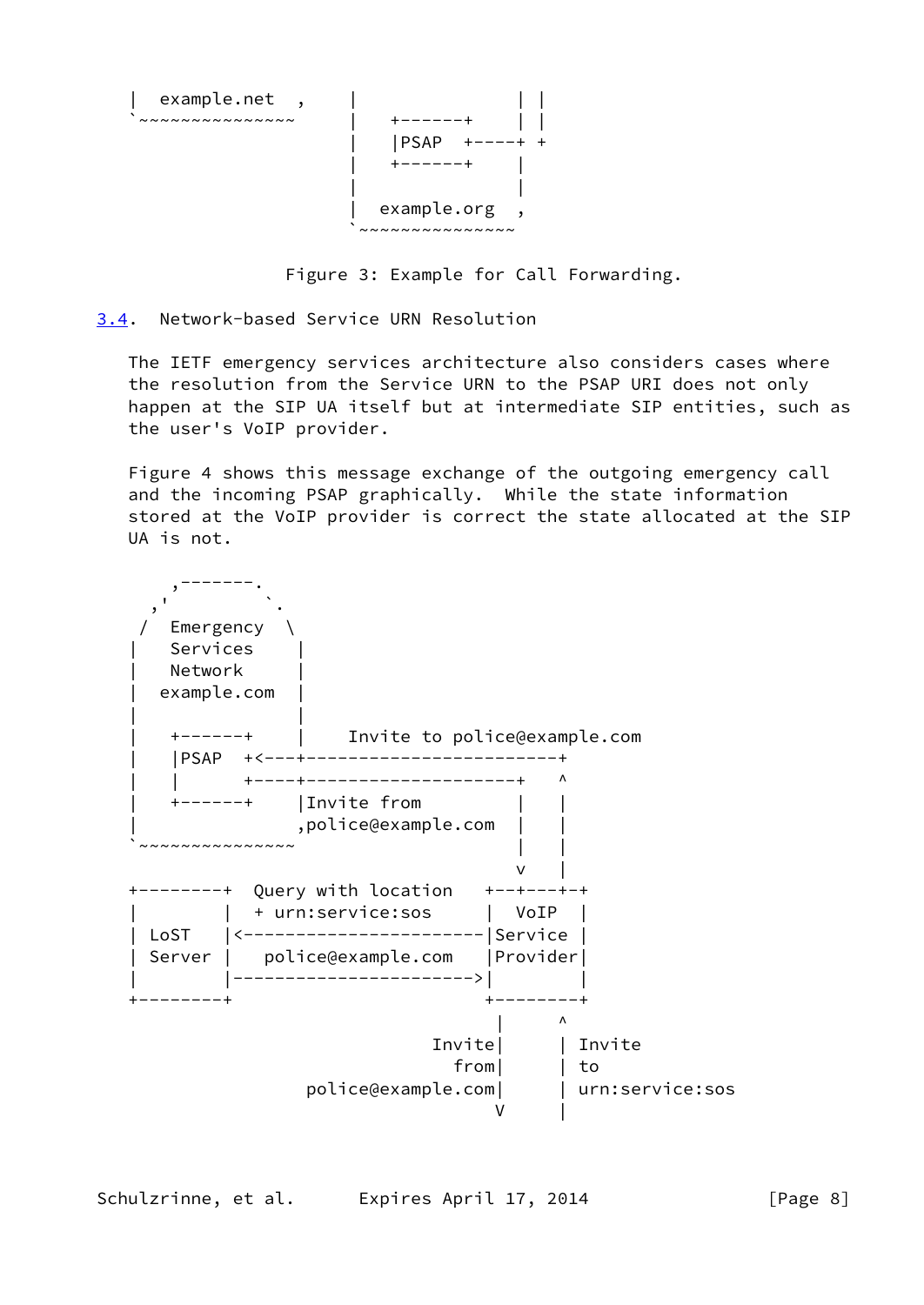<span id="page-9-1"></span>Internet-Draft PSAP Callback Detober 2013

 +-------+ | SIP | | UA | | Alice | +-------+

Figure 4: Example for Network-based Service URN Resolution.

<span id="page-9-0"></span>[3.5](#page-9-0). PSTN Interworking

 In case an emergency call enters the PSTN, as shown in Figure 5, there is no guarantee that the callback some time later leaves the same PSTN/VoIP gateway or that the same end point identifier is used in the forward as well as in the backward direction making it difficult to reliably detect PSAP callbacks.

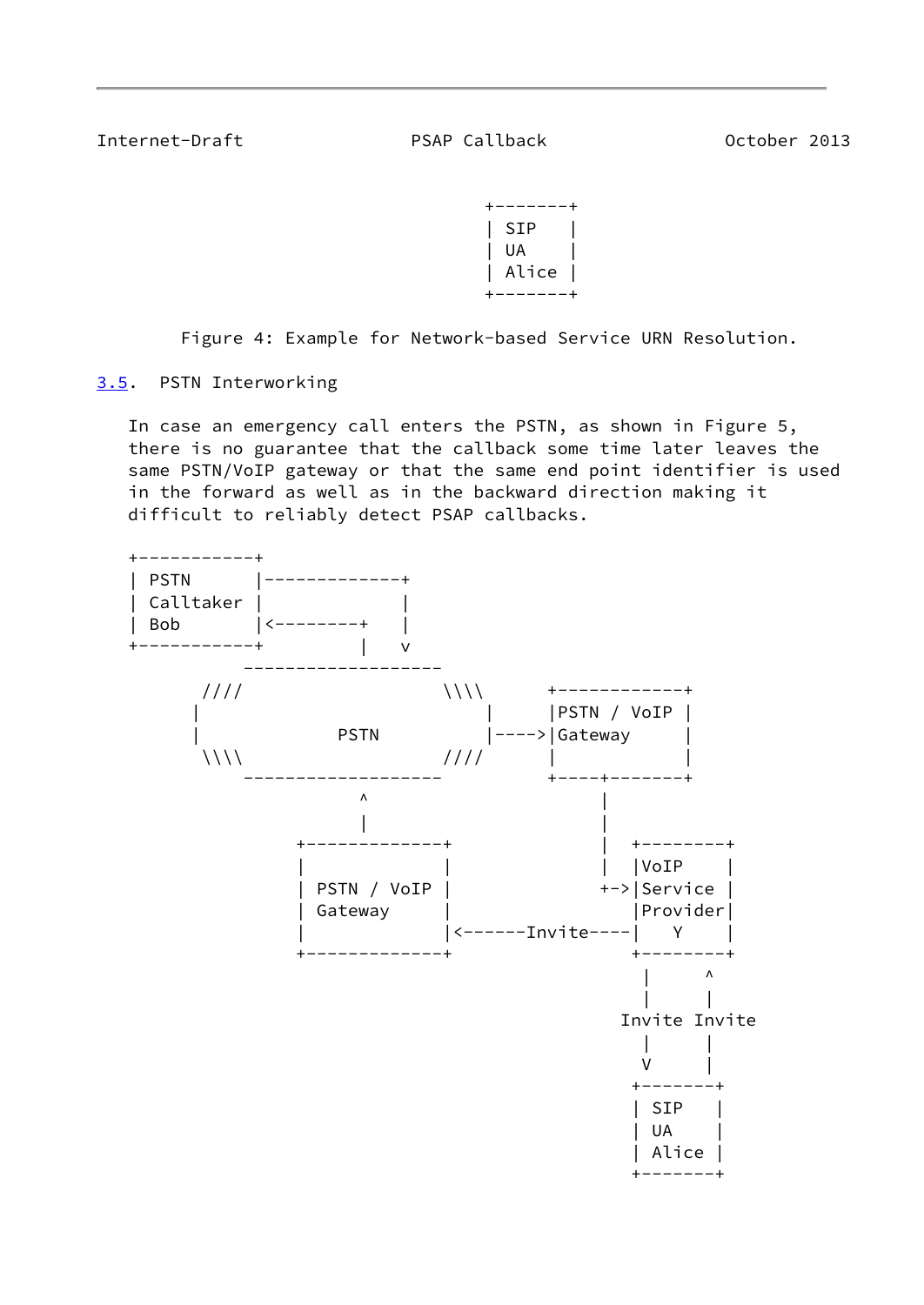Figure 5: Example for PSTN Interworking.

Schulzrinne, et al. Expires April 17, 2014 [Page 9]

<span id="page-10-1"></span>Internet-Draft PSAP Callback October 2013

 Note: This scenario is considered outside the scope of this document. The specified solution does not support this use case.

<span id="page-10-0"></span>[4](#page-10-0). SIP PSAP Callback Indicator

<span id="page-10-2"></span>[4.1](#page-10-2). General

 This section defines a new header field value, called "psap- callback", for the SIP Priority header field defined in [\[RFC3261](https://datatracker.ietf.org/doc/pdf/rfc3261)]. The value is used to inform SIP entities that the request is associated with a PSAP callback SIP session.

<span id="page-10-3"></span>[4.2](#page-10-3). Usage

 SIP entities that receive the header field value within an initial request for a SIP session can, depending on local policies, apply PSAP callback specific procedures for the session or request.

 The PSAP callback specific procedures may be applied by SIP-based network entities and by the callee. The specific procedures taken when receiving such a PSAP callback marked call, such as bypassing services and barring procedures, are outside the scope of this document.

<span id="page-10-4"></span>[4.3](#page-10-4). Syntax

<span id="page-10-5"></span>[4.3.1](#page-10-5). General

 This section defines the ABNF for the new SIP Priority header field value "psap-callback".

<span id="page-10-6"></span>[4.3.2](#page-10-6). ABNF

priority-value /= "psap-callback"

Figure 6: ABNF

<span id="page-10-7"></span>[5](#page-10-7). Security Considerations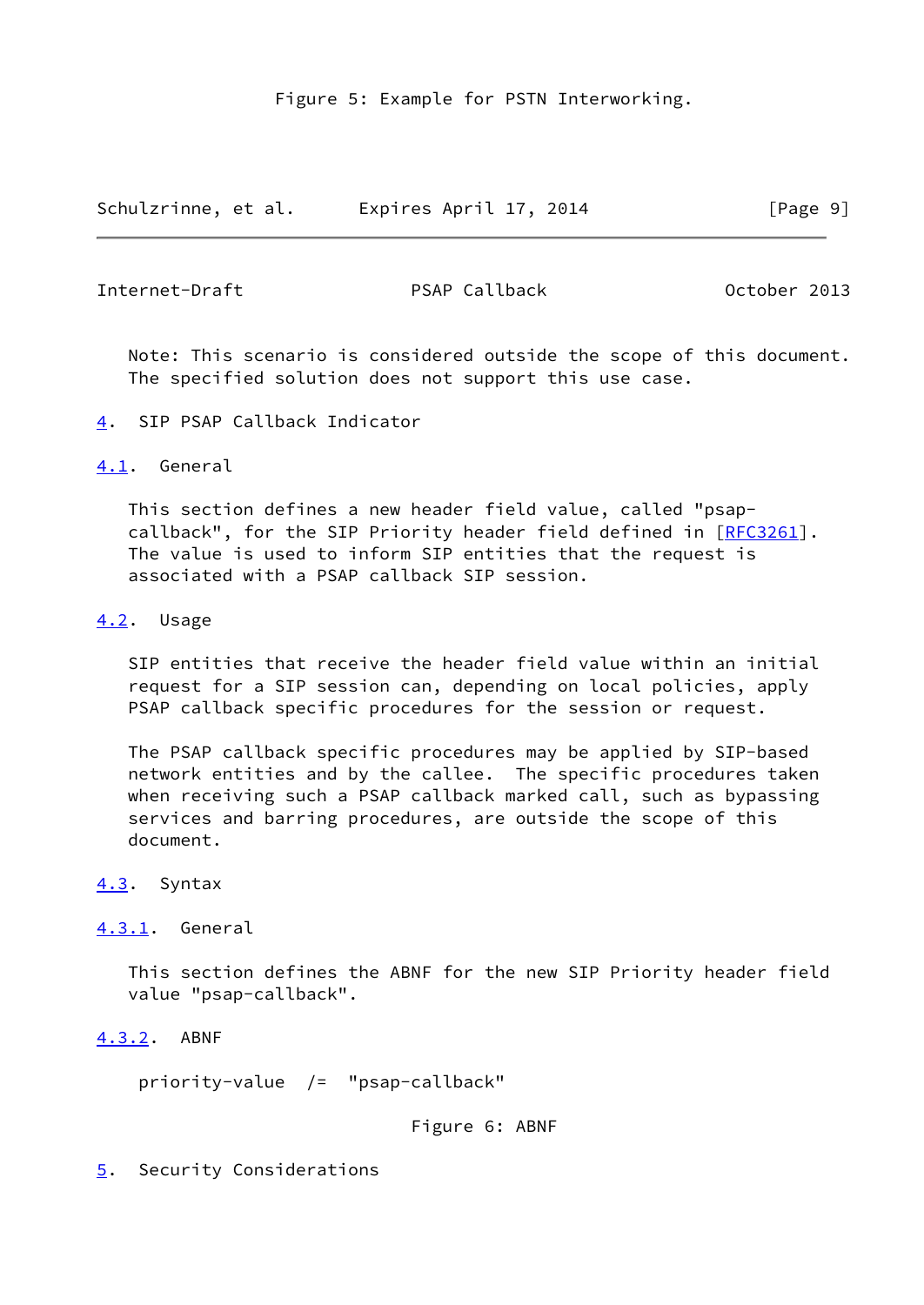### <span id="page-11-0"></span>[5.1](#page-11-0). Security Threat

 The PSAP callback functionality described in this document allows marked calls to bypass blacklists, ignore call forwarding procedures and other similar features used to raise the attention of emergency callers when attempting to contact them. In the case where the SIP Priority header value, 'psap-callback', is supported by the SIP UA, it would override user interface configurations, such as vibrate-only mode, to alert the caller of the incoming call.

|  | Schulzrinne, et al. | Expires April 17, 2014 | [Page 10] |
|--|---------------------|------------------------|-----------|
|--|---------------------|------------------------|-----------|

<span id="page-11-2"></span>Internet-Draft PSAP Callback October 2013

<span id="page-11-1"></span>[5.2](#page-11-1). Security Requirements

The security threat discussed in [Section 5.1](#page-11-0) leads to the requirement to ensure that the mechanisms described in this document can not be used for malicious purposes, including telemarketing.

 Furthermore, if the newly defined extension is not recognized, not verified adequately, or not obeyed by SIP intermediaries or SIP endpoints then it must not lead to a failure of the call handling procedure. Such call must be treated like a call that does not have any marking attached.

The indicator described in  $Section 4$  can be inserted by any SIP entity, including attackers. So it is critical that the indicator only lead to preferential call treatment in cases where the recipient has some trust in the caller, as described in the next section.

## <span id="page-11-3"></span>[5.3](#page-11-3). Security Solution

 The approach for dealing with implementing the security requirements described in [Section 5.2](#page-11-1) can be differentiated between the behavior applied by the UA and by SIP proxies. A UA that has made an emergency call MUST keep state information so that it can recognize and accepted a callback from the PSAP if it occurs within a reasonable time after an emergency call was placed, as described in Section [13 of \[RFC6443\]](https://datatracker.ietf.org/doc/pdf/rfc6443#section-13). Only a timer started at the time when the original emergency call has ended is required; information about the calling party identity is not needed since the callback may use a different calling party identity, as described in [Section 3.](#page-4-1) Since these SIP UA considerations are described already in [\[RFC6443](https://datatracker.ietf.org/doc/pdf/rfc6443)] as well as in [[RFC6881\]](https://datatracker.ietf.org/doc/pdf/rfc6881) the rest of this section focuses on the behavior of SIP proxies.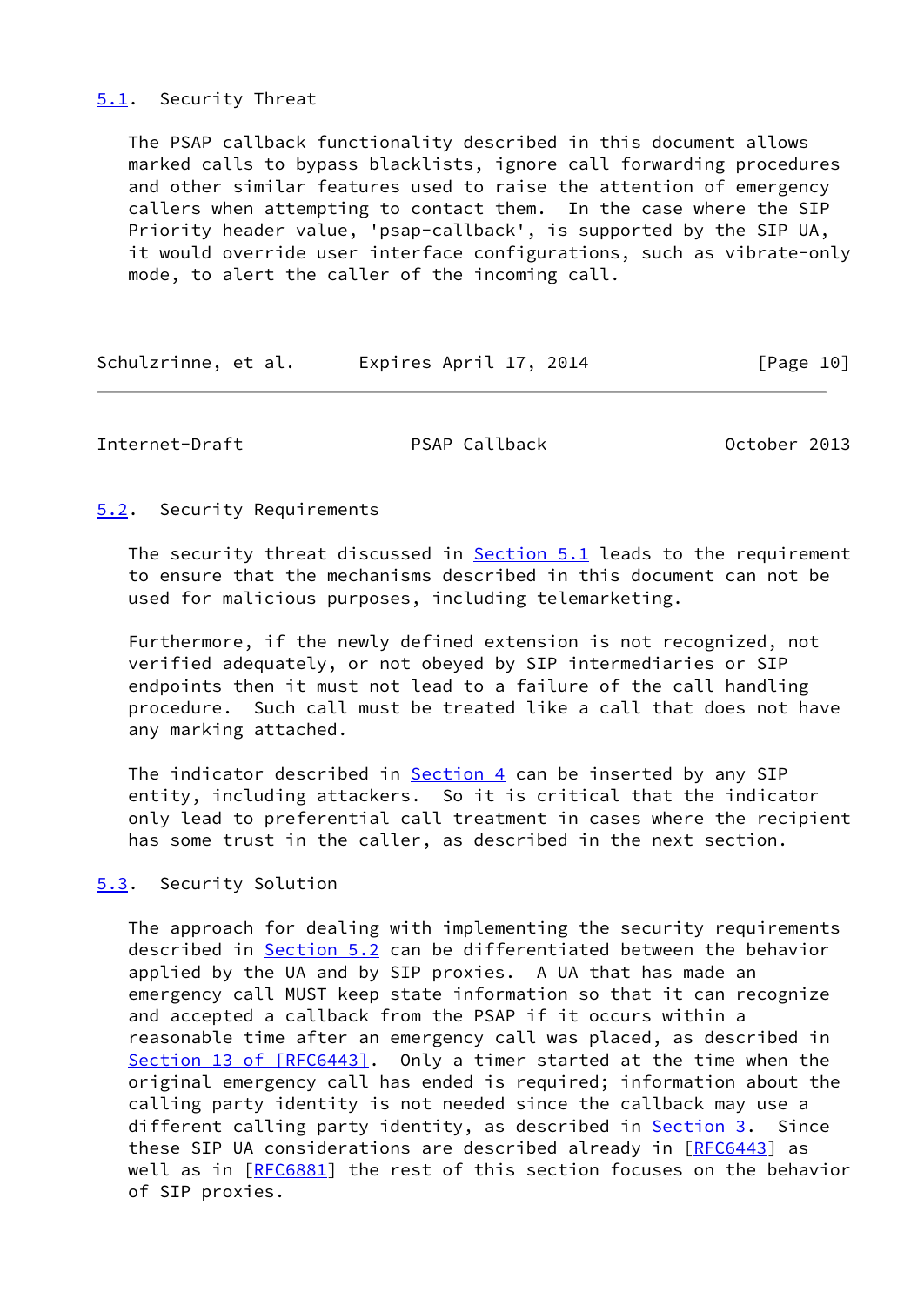Figure 7 shows the architecture that utilizes the identity of the PSAP to decide whether a preferential treatment of callbacks should be provided. To make this policy decision, the identity of the PSAP (i.e., calling party identity) is compared with a PSAPs white list.



Schulzrinne, et al. Expires April 17, 2014 [Page 11]



(if successfully verified)

Figure 7: Identity-based Authorization

 The identity assurance in SIP can come in different forms, namely via the SIP Identity [\[RFC4474](https://datatracker.ietf.org/doc/pdf/rfc4474)] or the P-Asserted-Identity [[RFC3325](https://datatracker.ietf.org/doc/pdf/rfc3325)] mechanisms. The former technique relies on a cryptographic assurance and the latter on a chain of trust. Also the usage of TLS between neighboring SIP entities may provide useful identity information. At the time of writing these identity technologies are being revised in the Secure Telephone Identity Revisited (stir) working group [\[STIR](#page-15-1)] to offer better support for legacy technologies interworking and SIP intermediaries that modify the content of various SIP headers and the body. Once the work on these specifications has been completed they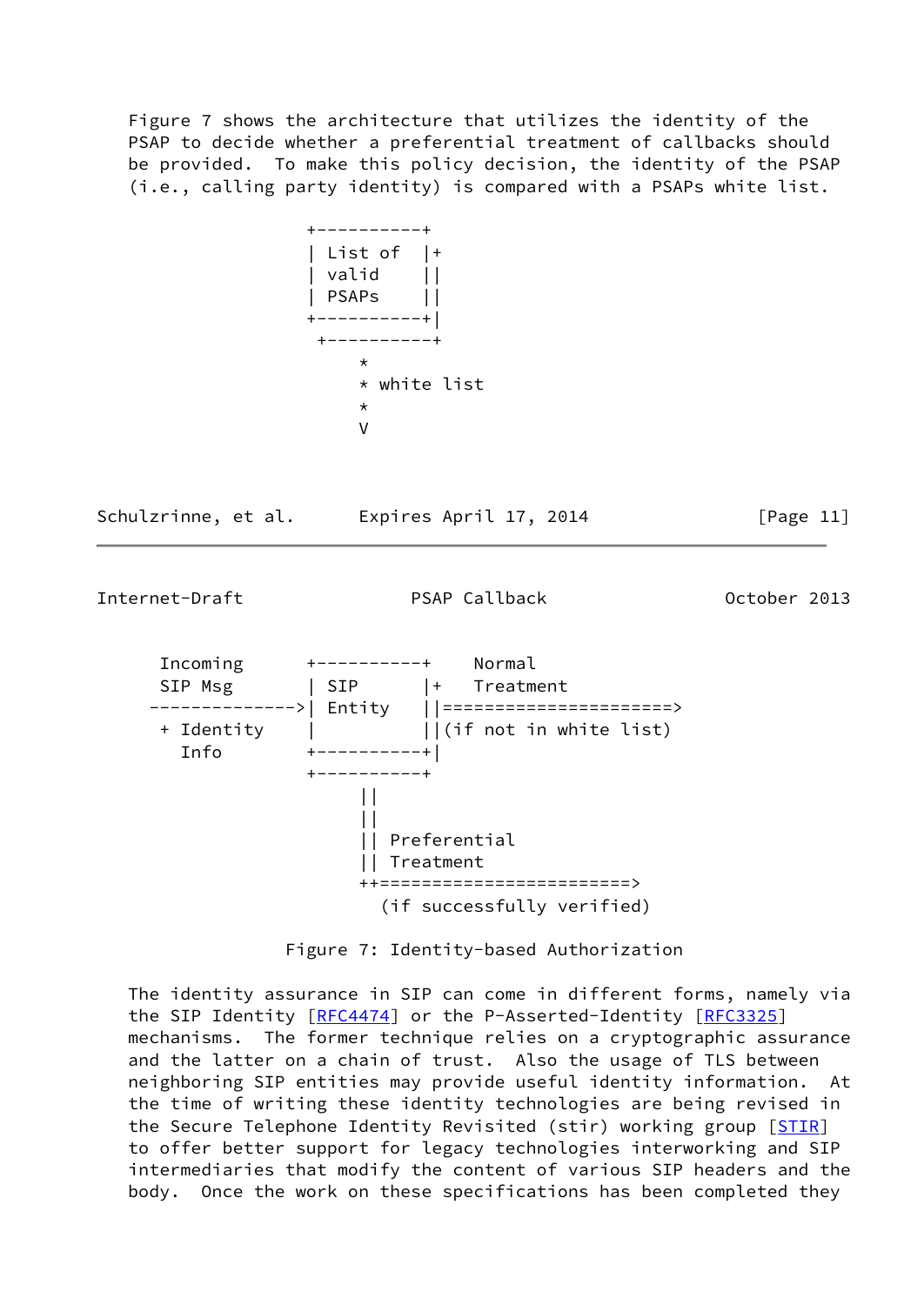will offer a stronger calling party identity mechanism that limits or prevents identity spoofing.

 An important aspect from a security point of view is the relationship between the emergency services network (containing the PSAPs) and the VoIP provider (assuming that the emergency call travels via the VoIP provider and not directly between the SIP UA and the PSAP).

 The establishment of a white list with PSAP identities may be operationally complex and dependent on the relationship between the emergency services operator and the VoIP provider. When there is a relationship between the VoIP provider and the PSAP operator, for example when they are both operating in the same geographical region, then populating the white list is fairly simple and consequently the identification of a PSAP callback is less problematic compared to the case where the two entities have never interacted with each other before. In the end, the VoIP provider has to verify whether the marked callback message indeed came from a legitimate source.

 VoIP providers MUST only give PSAP callbacks preferential treatment when the calling party identity of the PSAP was successfully matched against entries in the white list. If it cannot be verified (because there was no match),then the VoIP provider MUST remove the PSAP

| Schulzrinne, et al. | Expires April 17, 2014 | [Page 12] |
|---------------------|------------------------|-----------|
|---------------------|------------------------|-----------|

<span id="page-13-0"></span>Internet-Draft PSAP Callback October 2013

 callback marking. Thereby, the callback is degenerated to a normal call. As a second step, SIP UAs MUST maintain a timer that is started with the original emergency call and this timer expires within a reasonable amount of time, such as 30 minutes per [[RFC6881\]](https://datatracker.ietf.org/doc/pdf/rfc6881). Such a timer also ensures that VoIP providers cannot misuse the PSAP callback mechanism, for example to ensure that their support calls reaches their customers.

 Finally, a PSAP callback MUST use the same media as the original emergency call. For example, when an initial emergency call established a real-time text communication session then the PSAP callback must also attempt to establish a real-time communication interaction. The reason for this is two-fold. First, the person seeking for help may have disabilities that prevent them from using certain media and hence using the same media for the callback avoids unpleasant surprises and delays. Second, the emergency caller may have intentionally chosen a certain media and does not prefer to communicate in a different way. For example, it would be unfortunate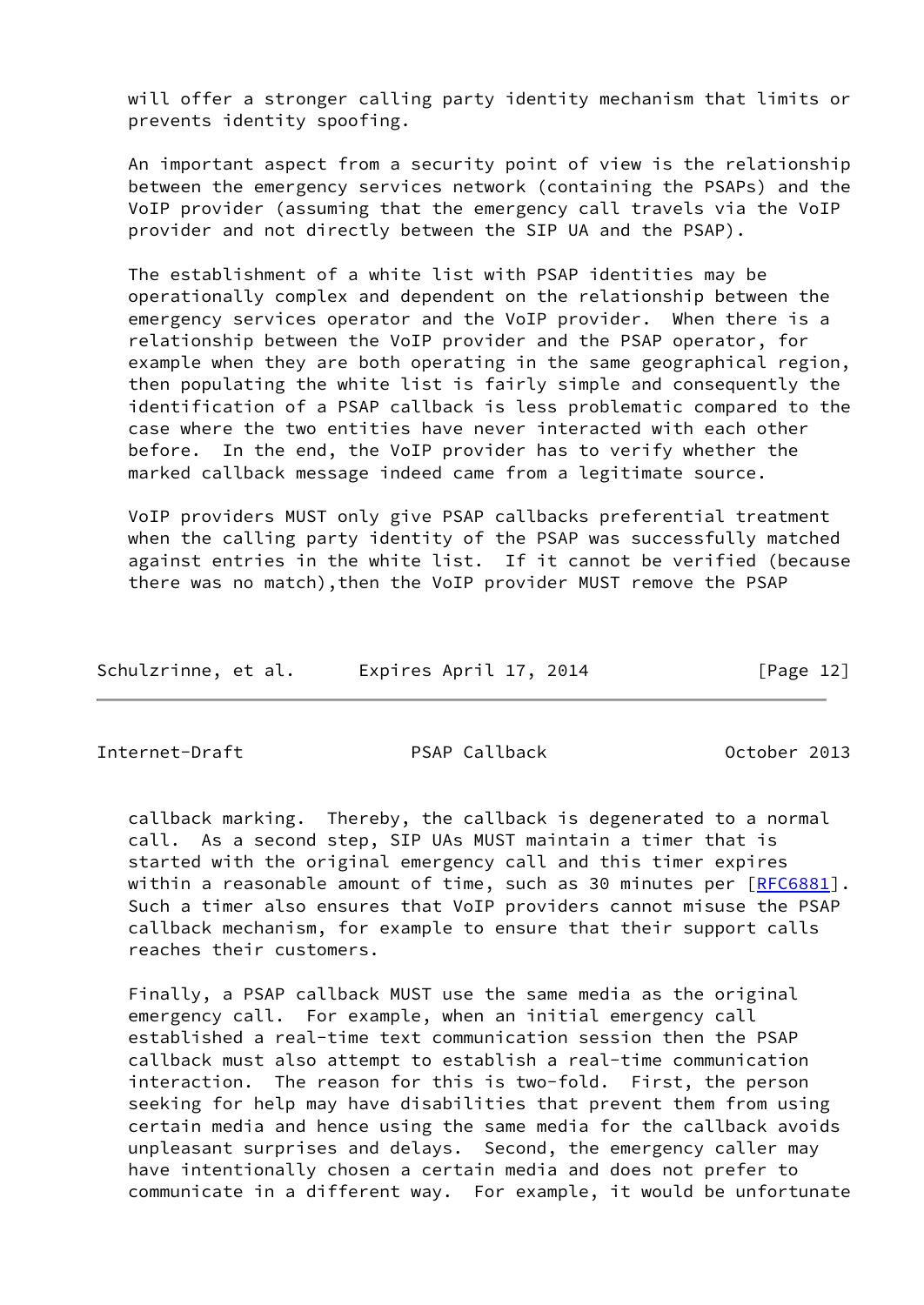if a hostage tries to seek for help using instant messaging to avoid any noise when subsequently the ring-tone triggered by a PSAP callback using a voice call gets the attention of the hostage-taker. User interface designs need to cater to such situations.

<span id="page-14-0"></span>[6](#page-14-0). IANA Considerations

 This document adds the "psap-callback" value to the SIP Priority header IANA registry allocated by [[RFC6878](https://datatracker.ietf.org/doc/pdf/rfc6878)]. The semantic of the newly defined "psap-callback" value is defined in [Section 4.](#page-10-0)

<span id="page-14-1"></span>[7](#page-14-1). Acknowledgements

 We would like to thank the following persons for their feedback: Paul Kyzivat, Martin Thomson, Robert Sparks, Keith Drage, Cullen Jennings Brian Rosen, Martin Dolly, Bernard Aboba, Andrew Allen, Atle Monrad, John-Luc Bakker, John Elwell, Geoff Thompson, Dan Romascanu, James Polk, John Medland, Hadriel Kaplan, Kenneth Carlberg, Timothy Dwight, Janet Gunn

 We would like to thank the ECRIT working group chairs, Marc Linsner and Roger Marshall, for their support. Roger Marshall was the document shepherd for this document. Vijay Gurbani provided the general area review.

 During IESG review the document received good feedback from Barry Leiba, Spencer Dawkins, Richard Barnes, Joel Jaeggli, Stephen Farrell, and Benoit Claise.

Schulzrinne, et al. Expires April 17, 2014 [Page 13]

<span id="page-14-3"></span>Internet-Draft PSAP Callback Detober 2013

- <span id="page-14-2"></span>[8](#page-14-2). References
- <span id="page-14-4"></span>[8.1](#page-14-4). Normative References
	- [RFC3261] Rosenberg, J., Schulzrinne, H., Camarillo, G., Johnston, A., Peterson, J., Sparks, R., Handley, M., and E. Schooler, "SIP: Session Initiation Protocol", [RFC 3261](https://datatracker.ietf.org/doc/pdf/rfc3261), June 2002.
	- [RFC5627] Rosenberg, J., "Obtaining and Using Globally Routable User Agent URIs (GRUUs) in the Session Initiation Protocol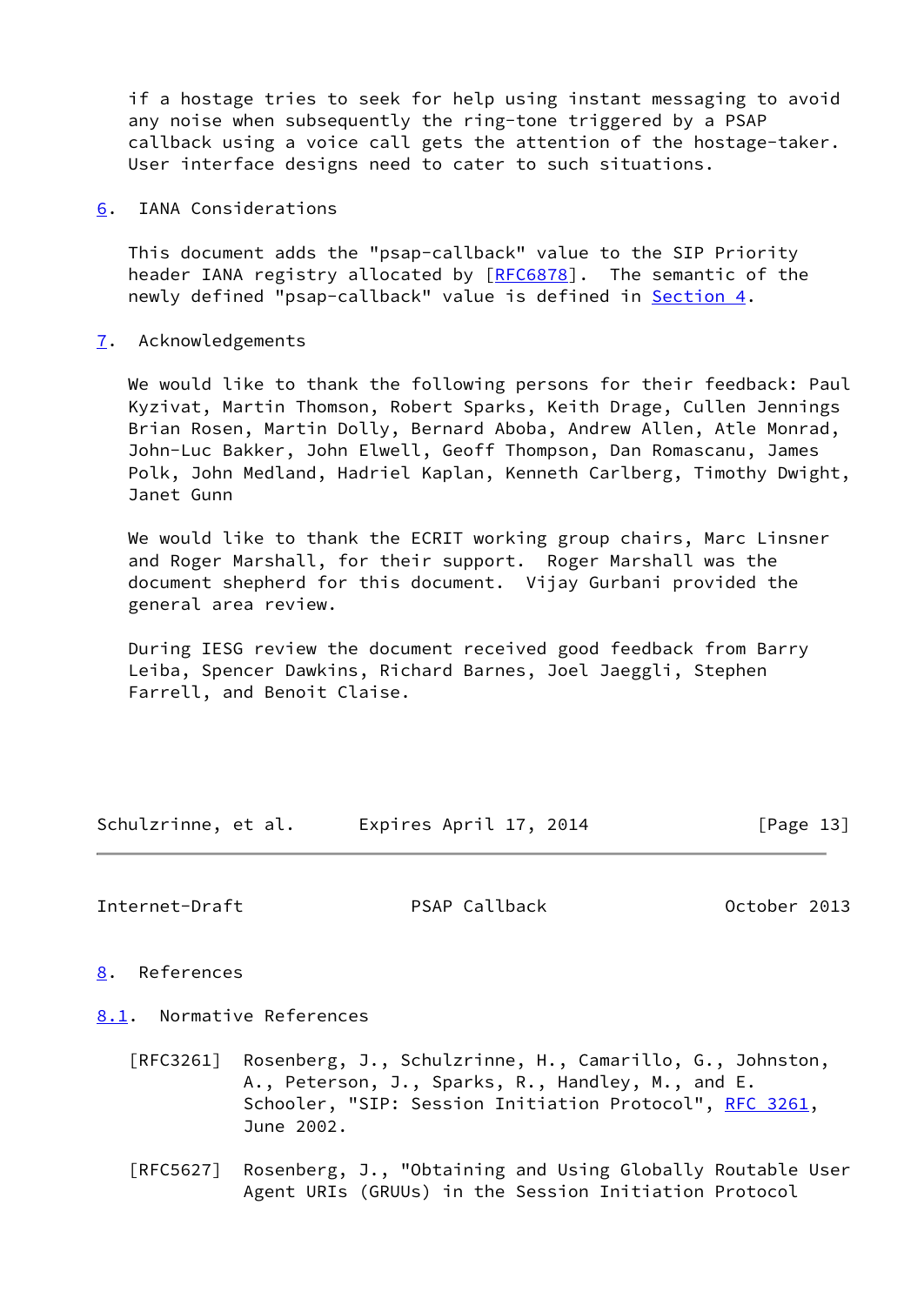(SIP)", [RFC 5627,](https://datatracker.ietf.org/doc/pdf/rfc5627) October 2009.

- [RFC6878] Roach, A., "IANA Registry for the Session Initiation Protocol (SIP) "Priority" Header Field", [RFC 6878,](https://datatracker.ietf.org/doc/pdf/rfc6878) March 2013.
- <span id="page-15-0"></span>[8.2](#page-15-0). Informative References
	- [RFC3325] Jennings, C., Peterson, J., and M. Watson, "Private Extensions to the Session Initiation Protocol (SIP) for Asserted Identity within Trusted Networks", [RFC 3325,](https://datatracker.ietf.org/doc/pdf/rfc3325) November 2002.
	- [RFC4474] Peterson, J. and C. Jennings, "Enhancements for Authenticated Identity Management in the Session Initiation Protocol (SIP)", [RFC 4474,](https://datatracker.ietf.org/doc/pdf/rfc4474) August 2006.
	- [RFC5012] Schulzrinne, H. and R. Marshall, "Requirements for Emergency Context Resolution with Internet Technologies", [RFC 5012,](https://datatracker.ietf.org/doc/pdf/rfc5012) January 2008.
	- [RFC5222] Hardie, T., Newton, A., Schulzrinne, H., and H. Tschofenig, "LoST: A Location-to-Service Translation Protocol", [RFC 5222](https://datatracker.ietf.org/doc/pdf/rfc5222), August 2008.
	- [RFC6443] Rosen, B., Schulzrinne, H., Polk, J., and A. Newton, "Framework for Emergency Calling Using Internet Multimedia", [RFC 6443](https://datatracker.ietf.org/doc/pdf/rfc6443), December 2011.
	- [RFC6881] Rosen, B. and J. Polk, "Best Current Practice for Communications Services in Support of Emergency Calling", [BCP 181](https://datatracker.ietf.org/doc/pdf/bcp181), [RFC 6881,](https://datatracker.ietf.org/doc/pdf/rfc6881) March 2013.
	- [STIR] IETF, "Secure Telephone Identity Revisited (stir) Working Group", URL:<http://datatracker.ietf.org/wg/stir/charter/>, Oct 2013.

<span id="page-15-1"></span>

| Schulzrinne, et al. | Expires April 17, 2014 | [Page 14] |
|---------------------|------------------------|-----------|
|                     |                        |           |

Internet-Draft PSAP Callback October 2013

Authors' Addresses

 Henning Schulzrinne Columbia University